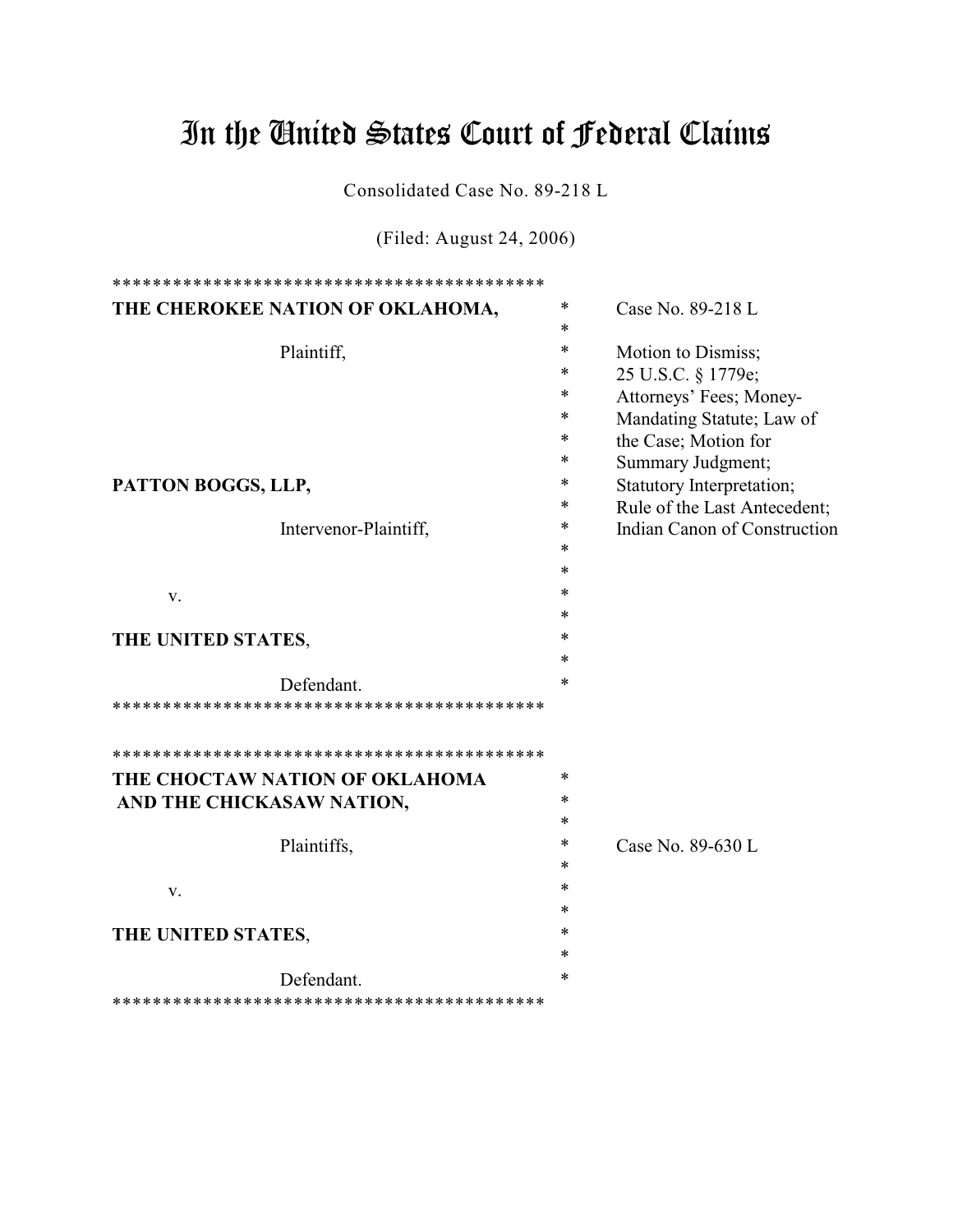# **OPINION** \_\_\_\_\_\_\_\_\_\_\_\_\_\_\_\_\_\_\_\_

\_\_\_\_\_\_\_\_\_\_\_\_\_\_\_\_\_\_\_

*Arthur Lazarus, Jr.*, Sonosky, Chambers, Sachse, Endreson & Perry, LLP, Washington, D.C., Special Counsel for Plaintiff.

*James M. Upton*, Trial Attorney, U.S. Department of Justice, Environment and Natural Resources Division, Washington, D.C., with whom was *Sue Ellen Woolridge*, Assistant Attorney General, Environment and Natural Resources Division.

*David S. Panzer*, Greenberg Traurig LLP, Washington, D.C., counsel of record for Applicant-Intervenor, with whom was *David P. Callet*.

## **DAMICH,** Chief Judge.

## **I. Introduction**

This matter is before the court on Defendant's Motion to Dismiss, pursuant to Rule 12(b)(6) of the Rules of the United States Court of Federal Claims ("RCFC") or, in the Alternative, for Summary Judgment, pursuant to RCFC 56, filed February 28, 2006; Plaintiff Cherokee Nation's ("the Cherokee Nation") Motion to Dismiss Complaint-in-Intervention of Patton Boggs, LLP ("PB" or "Patton Boggs"), pursuant to RCFC 12(b)(1) and (6), filed on February 17, 2006; and Intervenor-Plaintiff Patton Boggs' Cross-Motion for Summary Judgment pursuant to RCFC 56, filed March 20, 2006. Patton Boggs filed its Complaint in Intervention on January 11, 2006. At issue is whether the Secretary of the Interior ("Secretary") fully paid Patton Boggs, the Cherokee Nation's former counsel, the amount of attorneys' fees it was owed for its services. The Court is grateful for the able and insightful briefing from all counsel. Oral argument is deemed unnecessary. For the reasons discussed herein, the Court **DENIES** Defendant's motion to dismiss and **GRANTS** its motion for summary judgment. Cherokee Nation's motion is hereby **GRANTED**.<sup>1</sup> Intervenor-Plaintiff Patton Boggs' Cross-Motion for Summary Judgment is **DENIED**.

<sup>&</sup>lt;sup>1</sup>Because the Court has considered Cherokee Nation's arguments in conjunction with undisputed factual evidence placed on the record by Defendant, the Court converts Cherokee Nation's motion to dismiss to a motion for summary judgment.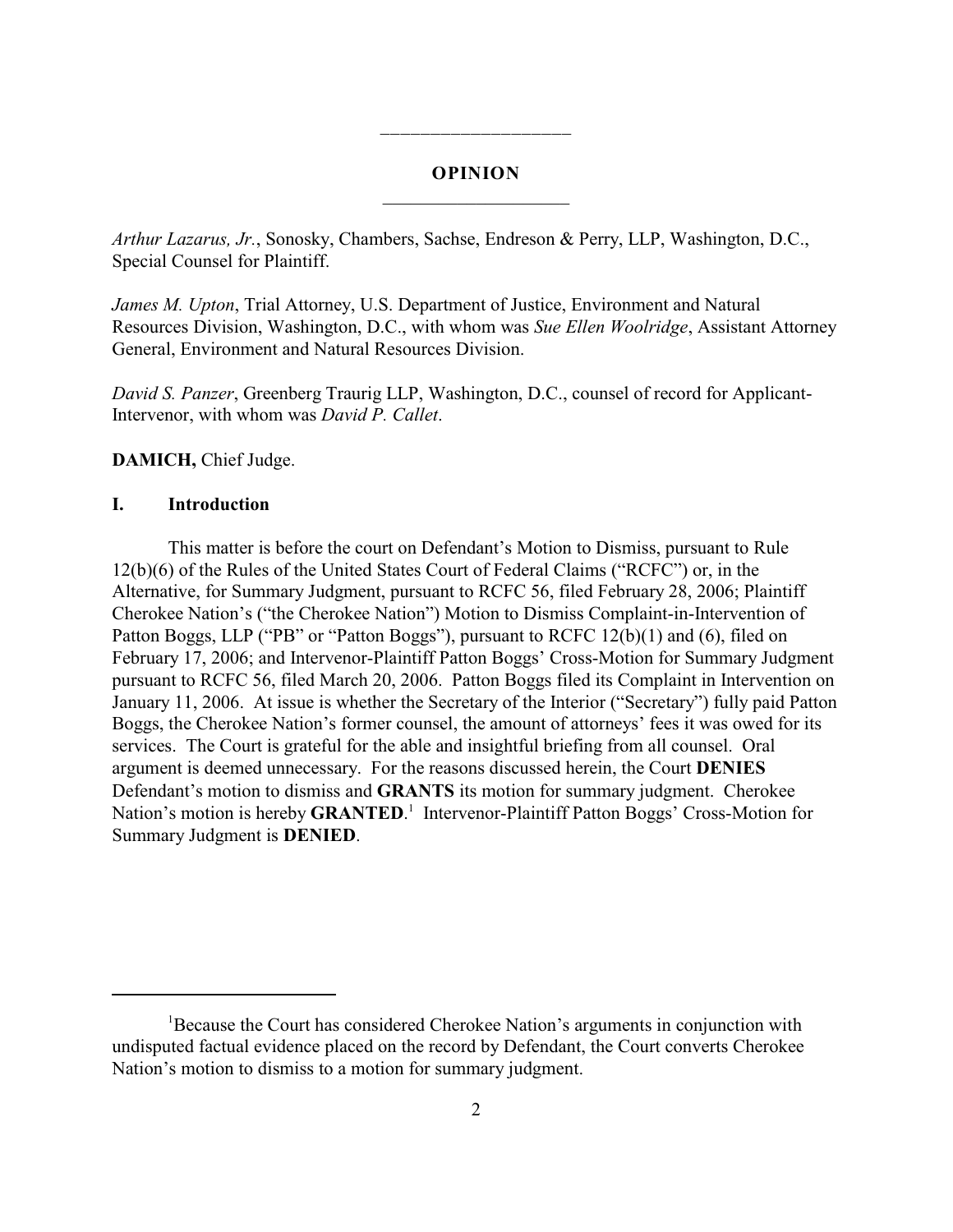## **II. Background**

#### A. Settlement of Plaintiff Cherokee's Cause of Action Against the Government

In 1989, Plaintiffs filed suit in this court seeking damages for the government's use and mismanagement of tribal trust resources along the Arkansas River. The case was reassigned to this judge on January 27, 1999. Shortly thereafter, the parties requested that the court stay the case pending settlement negotiations. Settlement negotiations were fruitful and resulted in the Cherokee, Choctaw, and Chickasaw Nations Claims Settlement Act of 2002 ("Settlement Act"). *See* Pub. L. No. 107-331, tit. VI, 116 Stat. 2845 (codified at 25 U.S.C. §§ 1779a-1779g (Supp. III 2003). The Settlement Act conferred certain benefits on the Plaintiffs, and in return for those benefits, section 1779c(a) required them to "enter into a consent decree with the United States that waives, releases, and dismisses all the claims they have asserted or could have asserted in their cases . . ." before the court. 25 U.S.C. § 1779c(a). This section further required the parties to "lodge" the consent decree with the court and then "move for [its] entry . . . at such time as all appropriations by Congress . . . have been made and deposited into the appropriate tribal trust fund account. . . ." *Id.* Finally, section 1779c(a) provides that "[u]pon entry of the consent decree," the Plaintiffs' claims against the government "shall be deemed extinguished." *Id.*

On January 8, 2003, the parties' lodged the consent decree with the court. The parties' representatives signed and dated the consent decree. It has not, as of yet, been signed by this court nor have the parties moved for its entry.

The Settlement Act contains a specific provision regarding the payment of attorneys' fees. Section 1779e(a) provides that:

At the time the funds are paid to the Indian Nations, from funds authorized to be appropriated [by the Act], the Secretary [of the Interior] shall pay to the Indian Nations' attorneys those fees provided for in the individual tribal attorney fee contracts as approved by the respective Indian Nations.

#### *Id.* § 1779e(a).

This provision, however, is limited by section 1779e(b), which provides that "the total fees payable to attorneys under such contracts with an Indian Nation shall not exceed 10 percent of that Indian Nation's allocation of funds appropriated under . . . ." the Act. *Id.* § 1779e(b). As envisioned by the Settlement Act, Congress has appropriated each fiscal year, from the date of passage of the Act, partial appropriations, such that by sometime in 2007, the nearly \$20 million will have been appropriated. Assuming that FY 2007 appropriations fully fund the last tranche of authorized funds under the Settlement Act, the Cherokee Nation will receive a total of \$19,485,018 in appropriations under the Settlement Act, \$1,948,501.80 is potentially available for the payment of attorneys' fees.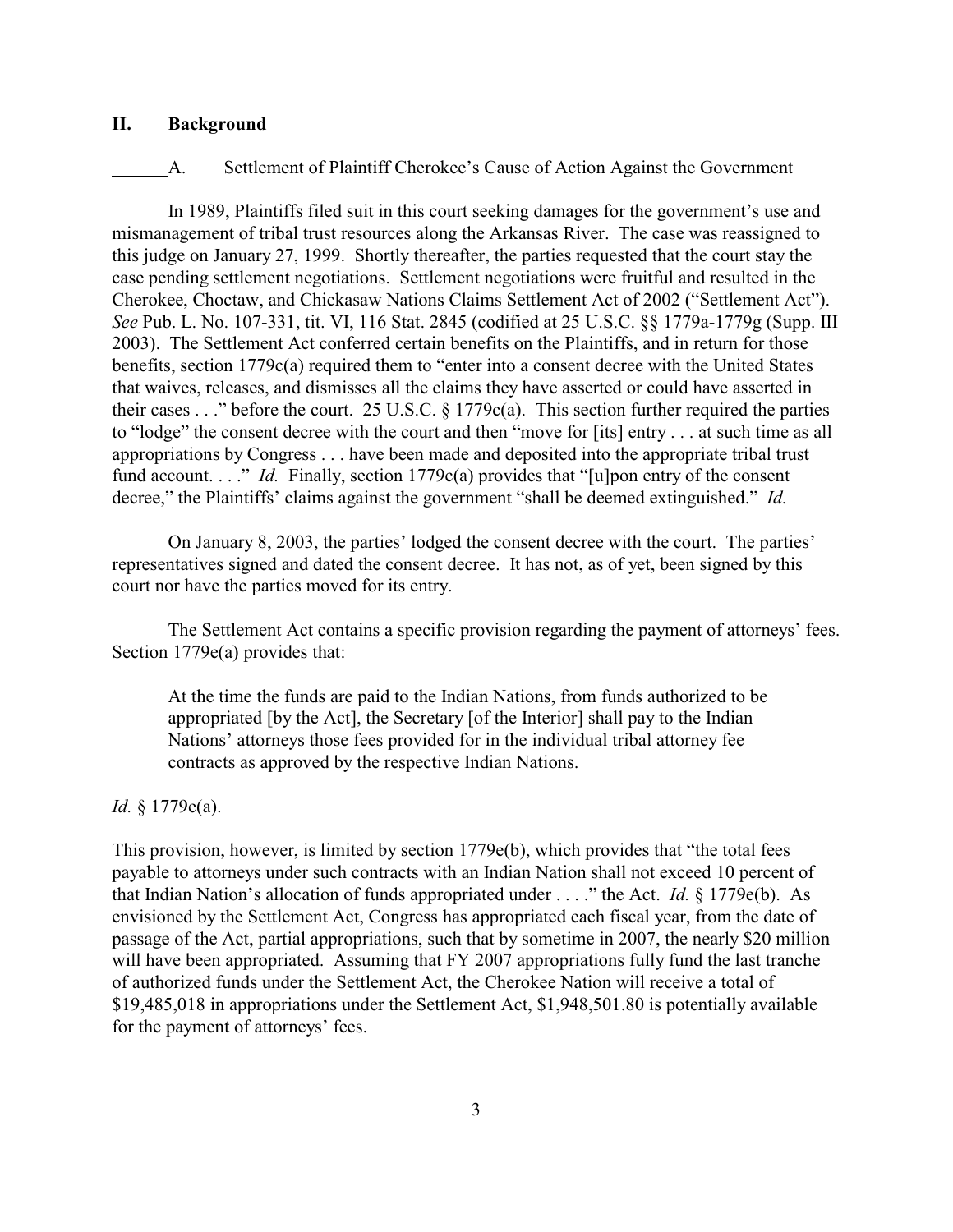Pursuant to four tribal resolutions, the Cherokee Nation directed the Secretary to make the following payments of attorneys' fees:

| <b>Tribal Resolution:</b> | Payee:                        | <b>Amount of Fees:</b> |
|---------------------------|-------------------------------|------------------------|
| No. $29-05$               | Patton Boggs                  | \$151,000.00           |
| No. $20-05$               | Wilcoxen & Wilcoxen           | \$550,000.00           |
| No.18-05                  | Hall Estill                   | \$280,524.57           |
| No. 19-05                 | <b>Estate of Paul Niebell</b> | \$100,000.00           |
|                           |                               |                        |

Compl., Ex. 3 at 2.

On October 13, 2005, the Associate Deputy Secretary, James Cason wrote a letter to Chief Chad Smith of the Cherokee Nation informing him, and the Cherokee Nation attorneys, including PB, that he "determined that the Secretary is required to pay only those fees approved by the tribal resolutions after the Settlement Act became effective . . . ." Compl., Ex. 3 at 2. In the same letter, Mr. Cason indicated that the attorney's fees would be dispersed according to the Cherokee Nation's resolution "within two weeks." *Id.* Mr. Cason also stated that, "[u]pon payments of these attorney fees, the balance remaining in the Cherokee attorney escrow account will be disbursed to the Nation and the account will be closed." *Id.* On October 17-18, 2005, the Secretary disbursed the attorney's fees in the amounts determined by the Cherokee Nation. Attachment to Def..'s Mot. at Attach., Declaration of Douglas A. Lords, ¶¶ 8-9.

In response, on October 19, 2005, PB filed three motions including a Motion to Intervene, a Motion for a Temporary Restraining Order, and a Motion for Attorney's Fees. PB sought to prevent the Secretary from disbursing the balance of the attorney fee escrow account to the Cherokee Nation until the court determined whether PB was entitled to additional attorneys' fees.

On December 19, 2005, the Court granted PB's Motion to Intervene and determined that the Court has jurisdiction over PB's claim against the Government for attorneys' fees under section 1779e(a) of the Settlement Act, as it mandated the payment of monies to attorneys. "A plain reading of [the Settlement Act's payment provision] unequivocally demonstrates that the statute mandates that the Secretary pay the attorneys their fees." *The Cherokee Nation of Okla. v. United States, 69 Fed. Cl. 148, 159 (2005).*<sup>2</sup>

 $A$ t oral argument on December 13, 2005, PB withdrew its claim for equitable remedies, which was the focus of its motions for attorney's fees and temporary restraining order, Tr. at 49, and instead sought to pursue a claim for monetary damages against Defendant.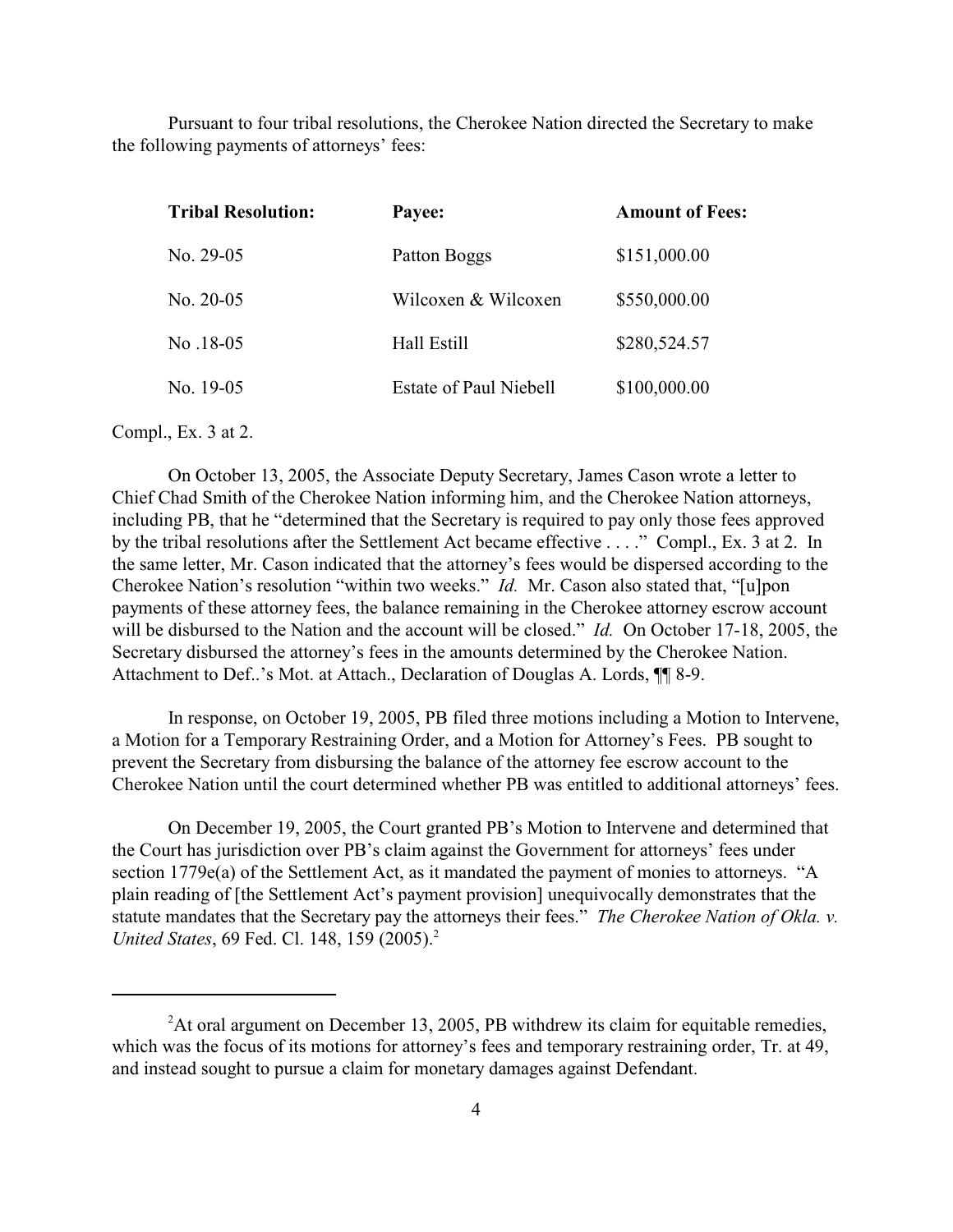In its cross-motion for summary judgment, PB argues that its retainer agreement provides that it is entitled to receive 10 percent of the "amount recovered" "through the litigation or legislative process," (which, pursuant to the Settlement Act, is, \$1,948,501.80). PB's Cross-mot. at 4. As PB asserts that it had only been paid \$403,959, and as the Cherokee Nation determined that PB was owed only \$151,000 more, PB claims that it is still owed \$1,393,542.80. *Id.* PB acknowledges that the Settlement Act between the Defendant and the Cherokee Nation places a statutory cap of 10 percent on "the total fees payable to attorneys." *Id.*.; 25 U.S.C. § 1779e(b). Nevertheless, PB asserts that some of the other attorneys whose fees the Cherokee Nation approved are not entitled to payment under the Settlement Act. Specifically, it maintains that monies paid out of the attorney fee escrow account to the Hall Estill Law firm in the amount of \$280,524.57 and the estate of Paul Niebell, Esq. in the amount of \$100,000 were improperly paid and properly belong to PB. *Id*. at 21. Accordingly, PB is seeking a money judgment in the amount of \$1,247,501.80. *Id.* This amount includes the following components:

| <b>Total Patton Boggs Fee Claim</b>                                   | $$1,247,501.80$ <sup>3</sup> |
|-----------------------------------------------------------------------|------------------------------|
| Monies Paid Out of the Attorney Fee Escrow Fund to Paul Niebell, Esq. | \$100,000.00                 |
| Monies Paid Out of the Attorney Fee Escrow Fund to Hall Estill Firm   | \$280,524.57                 |
| Future Expected Allocation To the Attorney Fee Escrow Fund            | \$500.000.00                 |
| Balance of the Attorney Fee Escrow Fund:                              | \$366,977.23                 |

*Id.*

#### **III. Standard of Review**

#### A. Motion to Dismiss

"[I]n passing on a motion to dismiss, whether on the ground of lack of jurisdiction over the subject matter or for failure to state a cause of action, the allegations of the complaint should be construed favorably to the pleader." *Scheuer v. Rhodes*, 416 U.S. 232, 236 (1974); *accord Hamlet v. United States*, 873 F.2d 1414, 1416 (Fed. Cir. 1989). In rendering a decision, the court must presume that the undisputed factual allegations included in the complaint by a plaintiff are true. *Miree v. DeKalb County*, 433 U.S. 25, 27 n. 2 (1977); *Reynolds v. Army & Air Force Exch. Serv.*, 846 F.2d 746, 747 (Fed. Cir. 1988).

The Tucker Act establishes the jurisdiction of this court. "The United States Court of Federal Claims shall have jurisdiction to render judgment upon any claim against the United States founded either upon the Constitution, or any Act of Congress or any regulation of an executive department." 28 U.S.C. § 1491. By judicial interpretation, however, the

 ${}^{3}$ PB's complaint in intervention requests that the Court award it a judgment of \$1,445,041. Compl. ¶ 23. The Court assumes that PB has reduced its award to the amount contained in its cross-motion for summary judgment.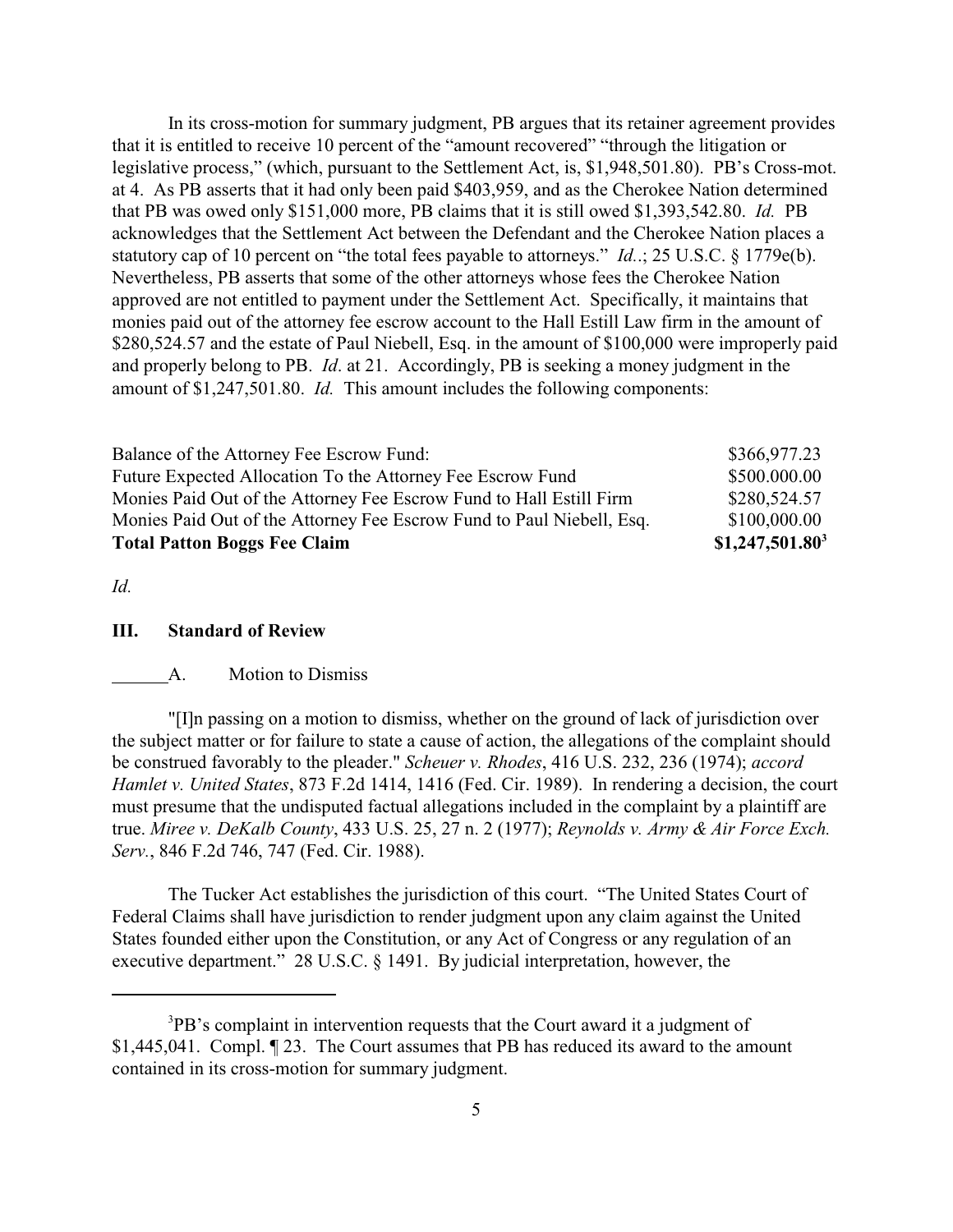Constitutional provision, the Act of Congress or the regulation must mandate the payment of money. *United States v. Testan*, 424 U.S. 392, 401-02 (1976). The Court of Claims has ruled that a provision of law is "money-mandating" if "the particular provision of law relied upon grants the claimant, expressly or by implication, a right to be paid a certain sum." *Eastport S.S. Corp. v. United States*, 372 F.2d 1002, 1007, 178 Ct. Cl. 599 (Ct. Cl. 1967).

## B. Motion for Summary Judgment

Summary judgment is appropriate when there are no genuine issues of material fact and the moving party is entitled to judgment as a matter of law. RCFC 56(c); *Anderson v. Liberty Lobby, Inc.*, 477 U.S. 242, 247 (1986). A fact is considered material if it is one that might affect the outcome of the suit. *Id*. at 248. An issue of material fact is genuine if the evidence is such that a reasonable jury or trier of fact could return a verdict in favor of the non-moving party. *Id*. Furthermore, "[t]he evidence of the nonmovant is to be believed, and all justifiable inferences are to be drawn in [its] favor."<sup>4</sup> *Id.* at 255.

# **IV. The Court Will Not Revisit Previously-Argued Money-Mandating Arguments Under the Law of the Case Doctrine**

As stated above, the Court held in its December 19, 2005 Opinion that it has jurisdiction over PB's claim against the Government for monetary damages because the Settlement Act expressly provides that the Secretary "shall pay" the attorneys. 25 U.S.C. § 1779e(a). In their motions to dismiss, the Cherokee Nation and Defendant seek to revisit this determination.

## A. Cherokee Nations' Arguments

The Cherokee Nation makes several arguments urging the Court to revisit its determination that it has jurisdiction to hear PB's claim for money damages pursuant to the Settlement Act. First, it argues that, while the Court correctly determined that the Secretary has a duty to pay attorneys' fees, it nevertheless claims that the Court incorrectly determined that the monies paid by the Secretary were "still Government money." The Cherokee Nation argues that the monies used to pay Government fees are not Federal money, but only tribal trust funds. Tribal trust funds, it insists, are not Government money, and the Tucker Act does not provide jurisdiction over claims that the Secretary failed to comply with a statute that mandates the payment of an Indian tribes' trust funds to a third party.

Second, the Cherokee Nation also argues that, apart from the Tucker Act, the Court has no jurisdiction under the Settlement Act to adjudicate an award of attorneys' fees to PB. The Cherokee Nation contrasts the Settlement Act with the specific provision contained in the Indian Claims Commission Act ("ICCA"), 25 U.S.C. § 70n, which provided the-then Indian Claims

 $\rm{^{4}In}$  this case, the facts relied upon by the Court that were submitted outside the pleadings are virtually undisputed.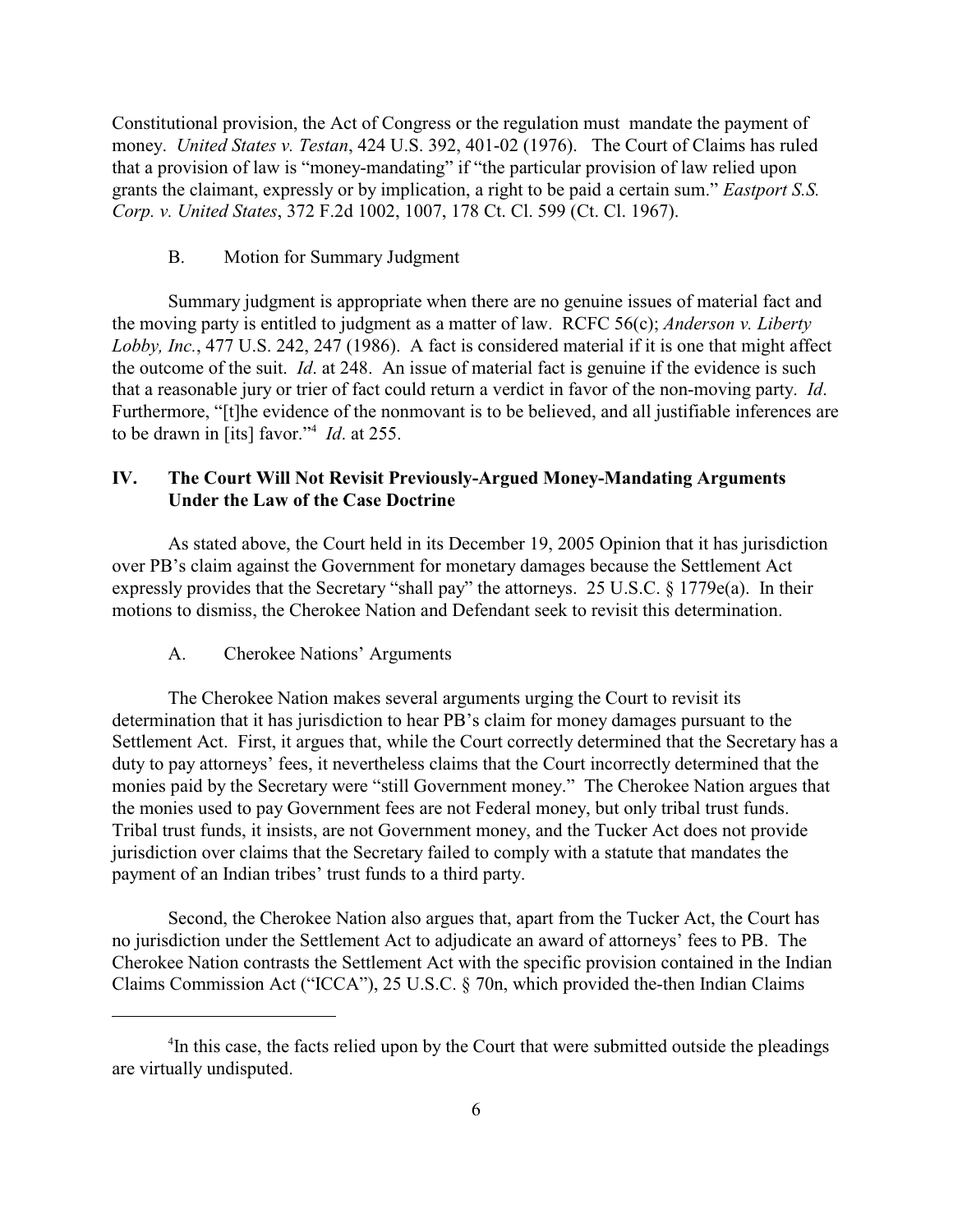Commission to set attorneys' fees. In contrast to the power expressly conferred by the ICCA, the Settlement Act is silent as to the Court's role in the payment of attorneys' fees.<sup>5</sup>

Third, the Cherokee Nation argues that PB's cause of action is a private dispute over which this Court has no jurisdiction. *United States v. Sherwood*, 312 U.S. 584, 588 (1941), which the Cherokee Nation cites, held that the Court of Claims could not adjudicate the claim of a judgment creditor of another party because such adjudication would require the Court to adjudicate the validity of the state court order vesting the judgment creditor with the capacity to make the claim, thereby adjudicating a dispute between private parties. It maintains that to determine whether the Secretary must pay PB its attorneys' fee claim, the Court must first resolve a dispute between PB and the Cherokee Nation as to the terms of their private contracts.

## B. Defendant's Arguments

In its Motion to Dismiss, Defendant argues that because PB first made the argument that the Settlement Act was money-mandating in its November 28, 2005 reply brief in support of its motion to intervene (at 8-11), Defendant should be provided the opportunity to submit a written response to PB's money-mandating argument here. Defendant argues that the Settlement Act does not mandate the payment of money to PB, because any statutory obligation by the Government to pay attorneys' fees is that of a trustee to act on behalf of the trust beneficiaries. As attorneys are not trust beneficiaries – unlike Plaintiff Cherokee – any obligation by the Government to pay attorneys' fees under the Settlement Act runs to the Cherokee Nation and not PB.

- C. PB's Arguments In Response
	- 1. Response to the Cherokee Nation's Motion to Dismiss

PB argues that, while the Court is not precluded from reconsidering its December 19, 2005 Opinion, nonetheless, the law of the case doctrine is designed to "protect[] the settled expectation of the parties." *Wolfchild v. United States*, 68 Fed. Cl. 779, 785 (2005) (citations,

<sup>&</sup>lt;sup>5</sup>The Cherokee Nation contrasts the Settlement Act with the Hoopa-Yurok Settlement Act ("HYSA"), Pub. L. No. 100-580, 102 Stat. 2924 (1988), (codified at 25 U.S.C. §§ 1300i-1300i-11 (2000). The U.S. Court of Appeals for the District of Columbia Circuit ruled that a law firm could not pursue a claim against the Secretary for unpaid attorneys' fees under the APA because HYSA explicitly provided that "any claim" challenging the distribution of money and property under HYSA "shall be brought" in the Claims Court. *Heller, Ehrman, White & MacAuliffe v. Babbitt*, 992 F.2d 360, 363 (D.C. Cir. 1993). The Cherokee Nation argues that this case presents the exact reverse of the *Heller, Ehrman* case, demonstrating that the absence in the Settlement Act of a jurisdictional grant to the Court to hear challenges to attorney fee payments from a settlement fund precludes the Court to hear PB's claim.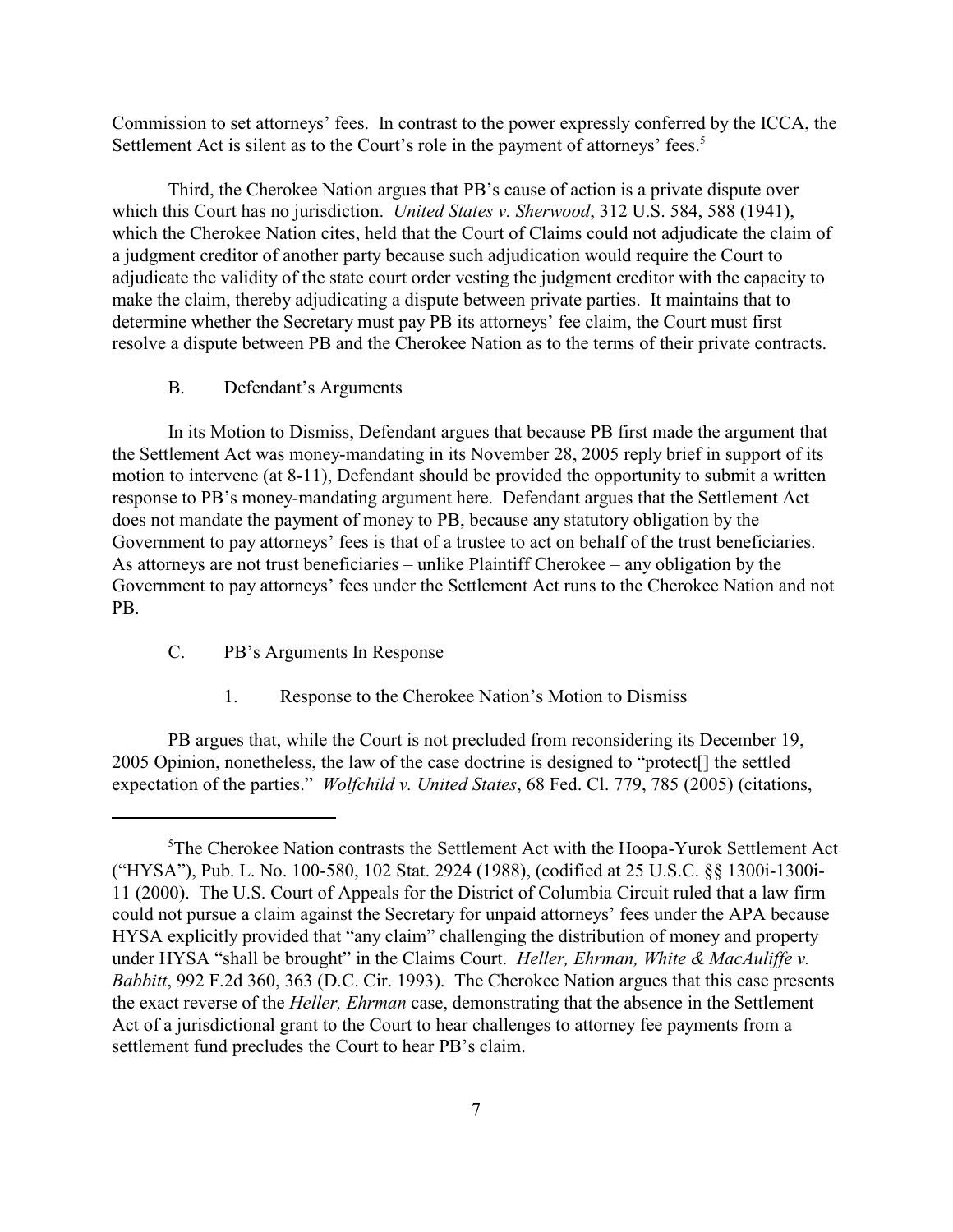internal quotations and other markings omitted). Prior decisions generally are not revisited unless there is "the discovery of new and different material evidence that was not presented in the prior action, or an intervening change of controlling legal authority, or when the prior decision is clearly incorrect and its preservation would work a manifest injustice." *Id.*

First, PB points out that the Cherokee Nation argued that the Settlement Act was not money-mandating in its opposition to PB's Motion to Intervene. *See* Pl. Cherokee's November 17, 2005 Opp. Mot. to Inter. at 23-26. In addition, Plaintiff Cherokee specifically argued at the December 13, 2005 oral argument that the Settlement Act was not money-mandating because the monies sought by PB come from tribal trust fund accounts rather than the U.S. Treasury judgment fund. See. Dec. 13, 2005 Tr. at 27:17-29:1. Plaintiff Cherokee's arguments were specifically considered by the Court in its December 19, 2005 Opinion and rejected**.** *The Cherokee Nation of Okla*., 69 Fed. Cl. at 159.

Second, PB states that Plaintiff Cherokee's arguments that (a) the Settlement Act, apart from the Tucker Act, conveys no jurisdiction to the Court to award fees to PB, and (b) that PB's cause of action is a dispute between private parties over which this Court has no jurisdiction, were previously raised in and copied verbatim from its opposition to PB's Motion to Intervene. *See* PB's Opp. To Cherokee Nation's Mot. To Dismiss at Exh. 1. Furthermore, PB states that Plaintiff Cherokee's argument that the Settlement Act does not grant jurisdiction to this Court is irrelevant since this Court has held that the Tucker Act provides this Court with jurisdiction to hear PB's claim. Finally, PB argues that the predecessor to this Court has ruled that competing attorney fee claims are not a private dispute. *Sissteton & Wahpeton Bands or Tribes v. United States*, 191 Ct. Cl. 459, 470-71 (1970).

#### 2. PB's Response to Defendant's Motion to Dismiss

PB argues that Defendant has not provided any arguments to the Court to reverse itself other than those which the Court has rejected. It rejects Defendant's argument that the Secretary owes no duty to PB because it was not a party to the settlement agreement between Plaintiff Cherokee and the Defendant on the grounds that its Tucker Act claim is predicated upon the Settlement Act's mandating payment of attorney's fees. PB also asserts that, while the Secretary may have a trust relationship with the Cherokee Nation, the Secretary nonetheless owes an obligation to PB pursuant to the Settlement Act to pay its claim, which is 10 percent of the amounts recovered by the Cherokee Nation under the Settlement Act.

D. Analysis

The Court agrees with PB that the "law of the case" doctrine applies to the Court's prior determination that it has jurisdiction to hear PB's claim under the Tucker Act and that the Settlement Act "mandat[es] that the Secretary pay attorneys government funds. . . ." *The Cherokee Nation of Okla*., 69 Fed. Cl. at 159. As explained above, the "settled expectations of the parties," the Court will not revisit previously decided issues unless there is "the discovery of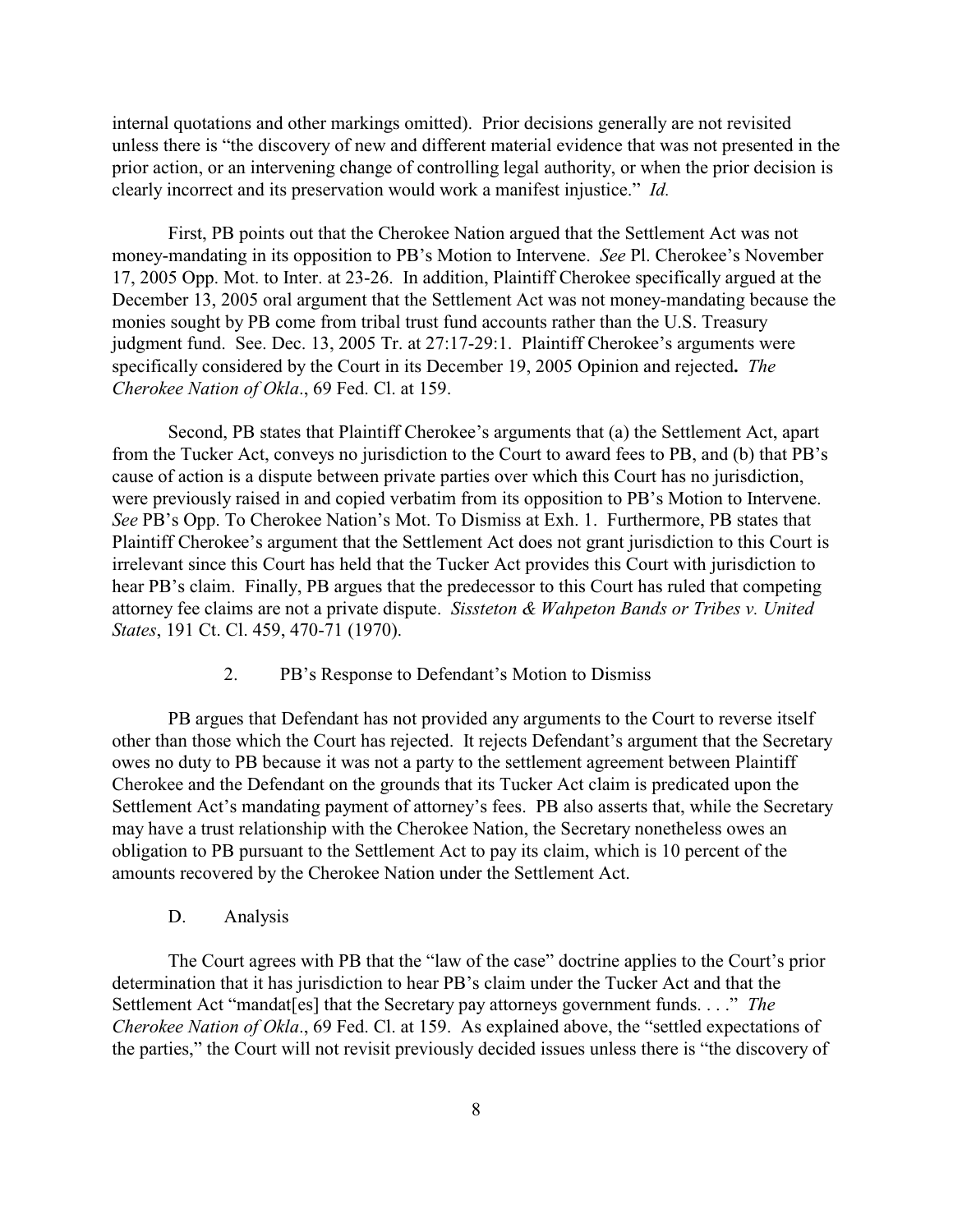new and different material evidence that was not presented in the prior action, or an intervening change of controlling legal authority, or when the prior decision is clearly incorrect and its preservation would work a manifest injustice." *Wolfchild*, 68 Fed. Cl. at 785. The Cherokee Nation and Defendant have not made such a showing. Although both parties claim that they were deprived of the effective opportunity to argue the money-mandating issue before the Court, the money-mandating issue was nonetheless fully explored at oral argument. Moreover, every single argument pertaining to the money-mandating issue proffered by both Cherokee Nation and Defendant was previously raised by the parties in either oral argument or in the briefings regarding PB's motion to intervene.

Defendant's argument that the Secretary's money-mandating duty runs to the tribes and not PB was argued at the December 13, 2005 oral argument. Tr. at 30 ("They [Congress] are not trying to protect the attorneys here. They duty here relates to protecting the tribes, and the secretary - already distribution of monies from the settlement fees escrow account in accordance with what the Cherokee Nation decided should happen. So simply put, from our perspective, it's not a money-mandating situation."). Nevertheless, the Court did not accept this argument and ruled that Congress mandated the payment of funds to attorneys, not just the Tribes. *The Cherokee Nation of Okla*., 69 Fed. Cl. at 159.

Similarly, the Cherokee Nations's arguments that the Settlement Act is not moneymandating have either been previously raised or are irrelevant. First, Plaintiff Cherokee presented its argument that the Settlement Act was not money-mandating because the Secretary pays attorneys' fees with tribal trust funds and not a money judgment from the U.S. Treasury. See Tr. at 27:17 - 29:1. This argument was explicitly rejected by the Court. *The Cherokee Nation of Okla.*, 69 Fed. Cl. at 159 ("The Court is not persuaded by the Cherokee Nation's argument that section 1779e is not money-mandating because it does not authorize payment out of the general judgment fund, but rather from a fund set aside for the Cherokee Nation's payment of attorney's fees."). The Cherokee Nation's argument that PB's cause of action is a private contractual dispute that is not cognizable in this Court was also previously argued verbatim in its opposition to PB's motion to intervene. In response to this argument, the Court's December 19, 2005 Opinion explained that "there is no requirement that the statute expressly provide that the court has the power to adjudicate the dispute. To the contrary, the power or authority to adjudicate the dispute arises from the money-mandating nature of the statute." *Id.* at 158. The Cherokee Nation has not provided the Court with any new information that would justify another review by the Court nor has it shown that the Court's prior holding is manifestly wrong or would work an injustice.

The Cherokee Nation also asserts that the money authorized by the Settlement Act for payment of attorneys fees are tribal trust funds at the moment of appropriation, thereby rendering the appropriation not a Government obligation to pay attorneys fees. This argument misses the mark. Even if, for the sake of argument, funds appropriated by Congress become tribal trust funds by virtue of their appropriation, that does not in any way derogate from the Government's obligation under statute to pay the fees of attorneys for the respective Indian nations. Again, the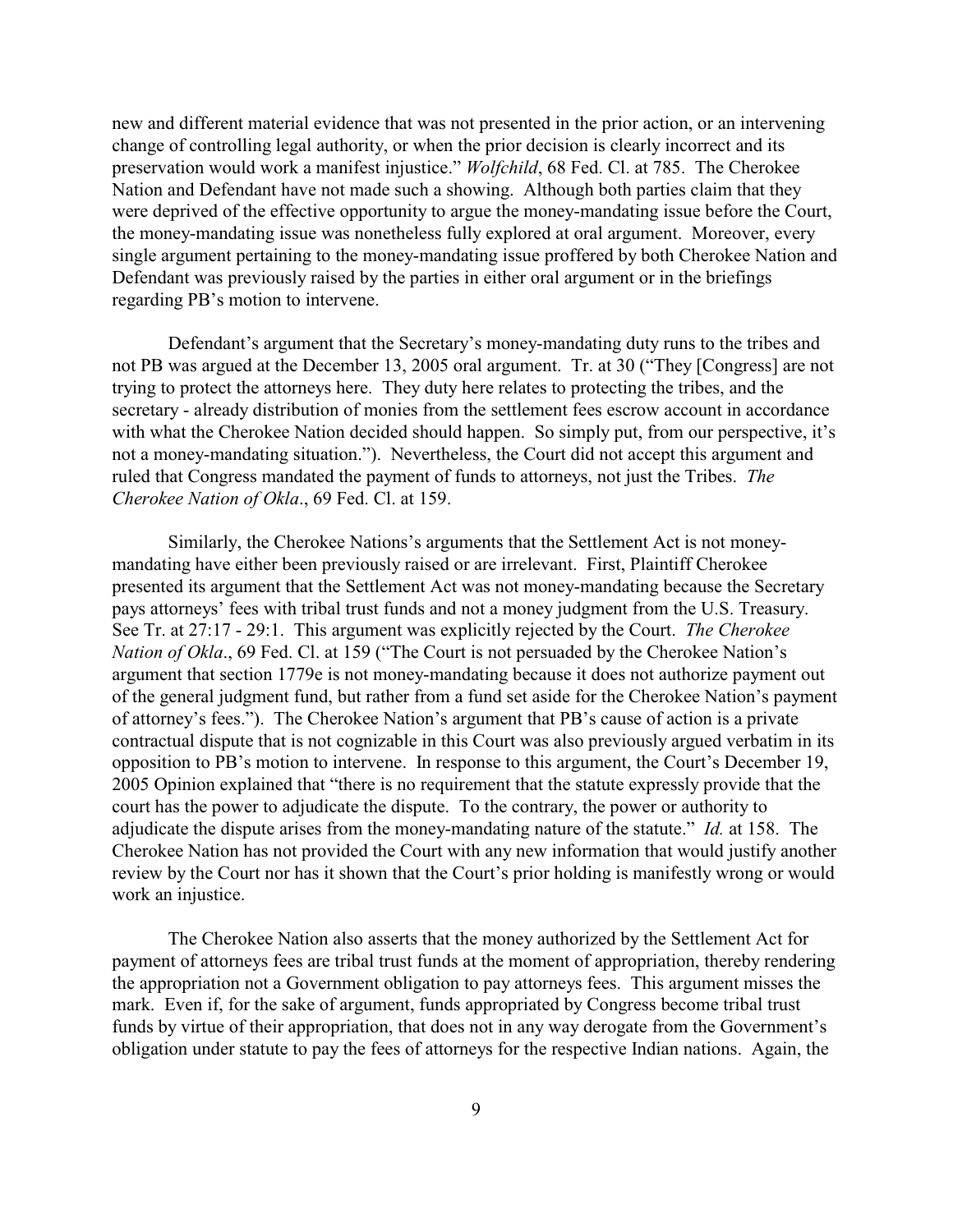Court reiterates that "whether the money comes from the attorney fee escrow account or the judgment fund, it is still U.S. Government money." *The Cherokee Nation of Okla*., 69 Fed. Cl. at 159.

The parties have provided no basis for revisiting the money-mandating status of the Settlement Act. Accordingly, the Court reiterates that it has jurisdiction to hear PB's claims.

# **V. Defendant Properly Performed Its Duty By Determining that the Settlement Act Mandated It To Pay Attorneys' Fees In Accordance with the Cherokee Nation's Instructions.**

The parties are in dispute as to whether the Secretary properly interpreted section 1779e(a) of the Settlement Act, (codified at 25 U.S.C. § 1779e(a)). As stated above, and reproduced below, section 1779e(a) provides:

At the time the funds are paid to the Indian Nations, from funds authorized to be appropriated pursuant to section 1779c of this title, the Secretary shall pay to the Indian Nations' attorney those *fees* provided for in the individual tribal attorney fee *contracts* as approved by the respective Indian Nations.

(Emphasis added). The issue *sub judice* is whether the clause, "as approved by the respective Indian Nations," modifies the noun "fees" or "contracts." The Cherokee Nation and Defendant argue that the "as approved" clause modifies "fees." while PB argues that it modifies "contracts."

A. Defendant's Arguments

The Secretary interpreted its duties under section 1779e(a) as being "required to pay only those fees approved by tribal resolutions after the Settlement Act became effective and ... the Settlement Act requires the Secretary to perform a purely ministerial act in carrying out the instructions of the Cherokee Nation. . . ." Letter of James Cason to Chad Smith, Principal Chief of the Cherokee Nation of Oklahoma, at 2, Attach. Def.'s Mot to Dismiss. First, Defendant argues that the Secretary's construction of the attorneys' fees provision is entitled to deference under *Chevron, U.S.A. Inc. v. Natural Resources Defense Council*, *Inc*., 467 U.S. 837, 844 (1984) on the grounds that the Department of the Interior has strong expertise in construing Indian legislation.

Second, Defendant also argues that each side's interpretation of section 1779e renders certain portions of section 1779e(a) superfluous, and that where a genuine ambiguity exists in an Indian statute, a basic canon of construction requires that the ambiguity be resolved in favor of the Indians. *Montana v. Blackfeet Tribe of Indians*, 471 U.S. 759, 766 (1985). This Indian canon of construction is also sometimes known as the *Blackfeet* presumption. Citing the "cardinal principle of statutory construction... that a statute ought, upon the whole, be construed that, if it can be prevented, no clause, sentence, or word, shall be superfluous, void, or insignificant,'"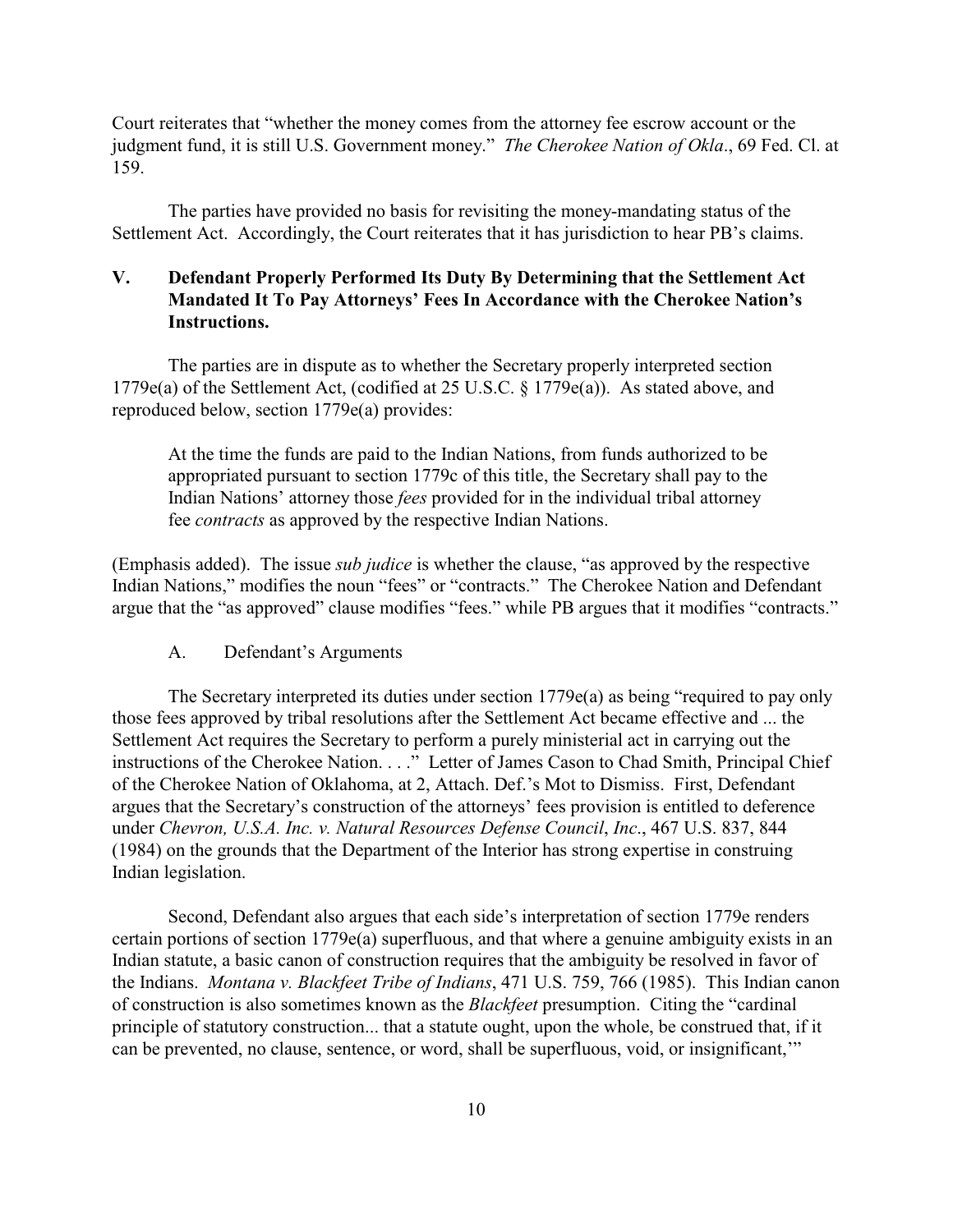*TRW, Inc. v. Andrews*, 534 U.S. 19, 31 (2001), (quoting *Duncan v. Walker*, 533 U.S. 167, 174 (2001)), Defendant argues that both Defendant's and PB's interpretation each render certain words "superfluous," thereby resulting in an ambiguity.

As explained by Defendant, it interprets the phrase in section  $1779e(a)$ , "as approved by the respective Indian Nations," as modifying the word "fees." That interpretation renders the phrase "provided for in the individual tribal attorney fee contract" superfluous. PB, on the other hand, interprets "as approved by the respective Indian Nations" as modifying the word "contracts." However, this phrase renders the words "as approved by the respective Indian Nations" superfluous because no "individual tribal attorney fee contracts" can be valid or binding without approval by the tribe and the Secretary of Interior. Accordingly, so it argues, in order to adhere to the Indian canon of construction for Indian legislation, the Government must adopt the construction of section 1779e(a) which resolves the ambiguity in favor of the Cherokee Nation. Only the Government's construction renders the decision as to which attorneys are to be paid (and how much each attorney is to be paid) to the Cherokee Nation.

Defendant argues that the Secretary carried out its interpretation of section 1779e(a). The October 13, 2005 letter of the Associate Deputy Secretary states that he intended to pay attorneys' fees in accordance with the four Cherokee Nation tribal resolutions referenced. Accordingly, the Office of the Special Trustee made the payment of attorneys' fees in accordance with the October 13, 2005 Letter.

## B. Cherokee Nation's Arguments

The Cherokee Nation, in its motion to dismiss, argues that the Secretary correctly construed the Settlement Act as a matter of law. First, the Cherokee Nation notes that PB's contract with Cherokee provides that PB's contingent fee is subject to the condition "that approvals required by law, if any, are obtained." Compl. Ex. 1 at 3. The contract defines "required approvals as including approvals by the Cherokee Nation Tribal Council and the Bureau of Indian Affairs, if required by regulation or statute." *Id.* at 1. Therefore, the Cherokee Nation argues that by the express terms of the contract, PB's contingent fee is subject to any approvals of the Cherokee Nation Tribal Council required by law. The Cherokee Nation argues that the Secretary reached the same conclusion, stating "I have determined that the Secretary is required to pay only those fees approved by tribal resolution after the Settlement Act became effective." Compl., Exh. 3 at 2.

The Cherokee Nation also argues that PB incorrectly interprets the phrase "as approved by the respective Indian Nations" as modifying the word "contracts" in section 1779e(a) because "approval" of a valid contract is itself a tautology since a valid contract must have already received the approval of the Cherokee Nation in the first place in order for there to be a contract at all. Such an interpretation would create a surplusage in the statute, contrary to the principle of statutory construction which mandates that meaning should be given to every word in the statute. The Cherokee Nation insists that "as approved by the respective Indian Nations" must modify the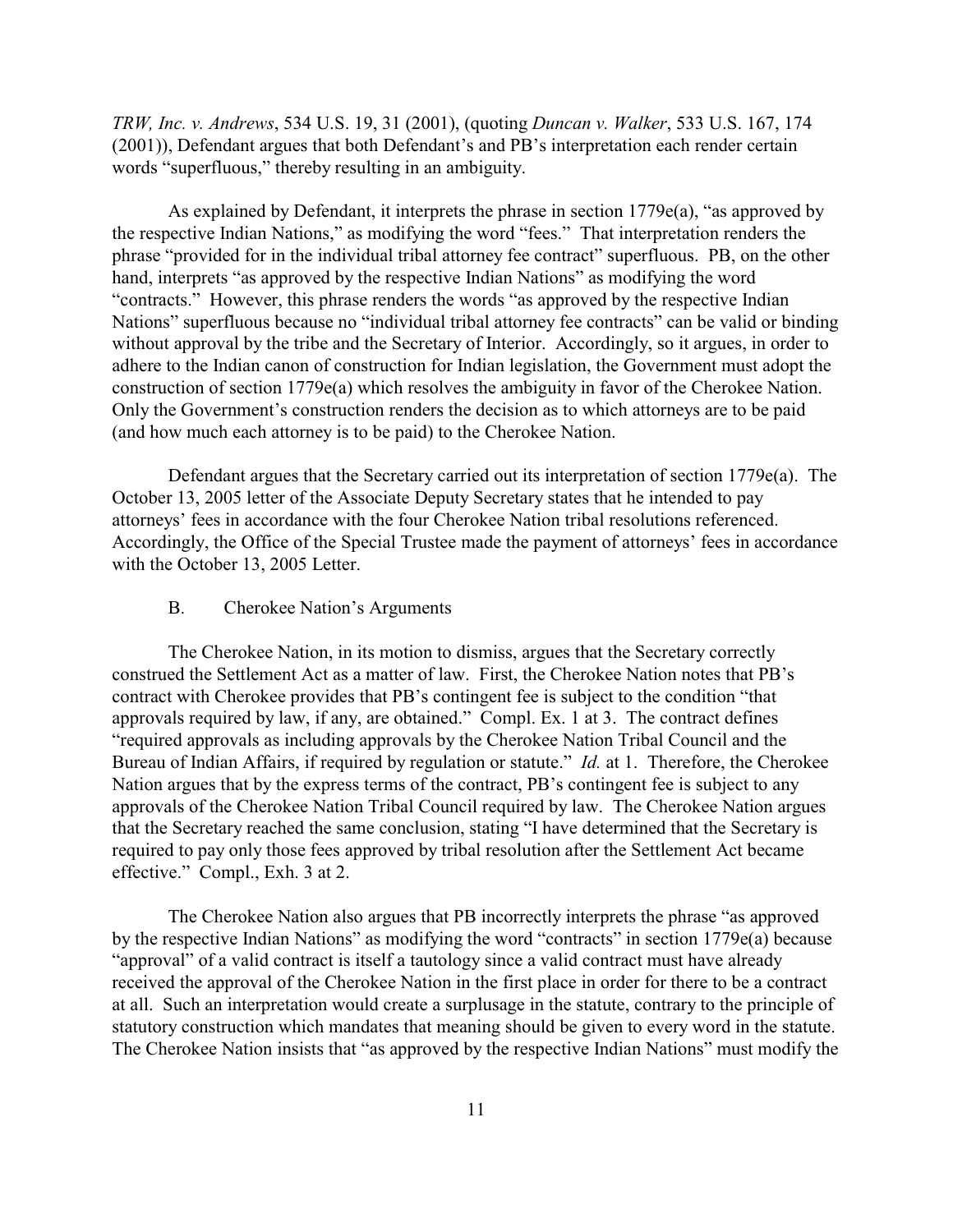word "fees" – as interpreted by the Secretary. This construction, according to the Cherokee Nation, is entitled to *Chevron* deference. *See also Udall v. Tallman*, 380 U.S. 1, 16 (1965).

The Cherokee Nation also argues that the Secretary's construction of section 1779e(a) is consistent with the Government's trust responsibility to protect the interests of Indian tribes rather than to protect parties contracting with the tribes. To this end, it cites *In re Sanborn*, 148 U.S. 222, 227 (1893) which holds that certain statutes which require the approval of contracts between a tribe and its attorneys are "intended to protect the Indians from improvident and unconscionable contracts [and] by no means create a legal obligation on the part of the United States to see that the Indians perform their part of such contracts. Similarly, it maintains that the Settlement Act was enacted to protect the rights and interest of the settling tribes, but not to create any rights or remedies for non-Indian contractors. By deferring to tribal determinations as to the appropriate amount to be paid to the Cherokee Nation's attorneys, the Secretary's construction, it maintains, is fully consistent with the Secretary's responsibility to manage tribal funds for the benefit of the tribe. *Seminole Nation v. United States*, 316 U.S. 286, 297 (1942) (cited for the proposition that when managing tribal funds, the government's conduct should "be judged by the most exacting fiduciary standards.").

## C. PB's Arguments

PB argues that the phrase "as approved by the respective Indian Nations," found in section 1779e(a), modifies the word "contracts" and not the word "fees." First, it argues that if every word in section 1779e(a) is to be given meaning, the "as approved" clause cannot refer to "fees" because it would make insignificant the phrase "provided for in the individual tribal attorney contracts." It also argues that, grammatically, if Congress intended the phrase "as approved" to refer to "fees" instead of "contracts", then the clause "provided for in the individual tribal attorney fee contracts" would have been set off by commas at the beginning and conclusion of the phrase. In other words, the applicable portion of the sentence would read: "the Secretary shall pay to the Indian Nations' attorneys those fees, provided for in the individual tribal attorney fee contracts, as approved by the respective Indian Nations." PB also argues that the "doctrine of the last antecedent" dictates that the "as approved" phrase modifies "contracts." The doctrine of the last antecedent provides that "qualifying words, phrases, and clauses are to be applied to the words or phrase immediately preceding, and are not to be construed as extending to and including others more remote." *Elliot Coal Mining Co. v. Dir., Office of Workers' Comp. Programs*, 17 F.3d 616, 629 (3<sup>rd</sup> Cir. 1994) (citations and internal quotation marks omitted).

Because the statute is unambiguous, PB argues that the Court owes no *Chevron* deference to the Secretary's interpretation of the Settlement Act because the Secretary has not advanced a permissible construction of the statute. *See Chevron USA., Inc*., 467 U.S. at 843 ("the question for the court is whether the agency's answer is based on a permissible construction of the statute."). Moreover, PB also asserts that the Indian canon of construction does not apply when there is no ambiguity in the statutes. "The canon of construction regarding the resolution of ambiguities in favor of the Indians, however, does not permit reliance on ambiguities that do not exist, nor does it permit disregard of the clearly expressed intent of Congress. *South Carolina v. Catawba Indian Tribe, Inc*., 476 U.S. 498, 506 (1986) (footnote omitted).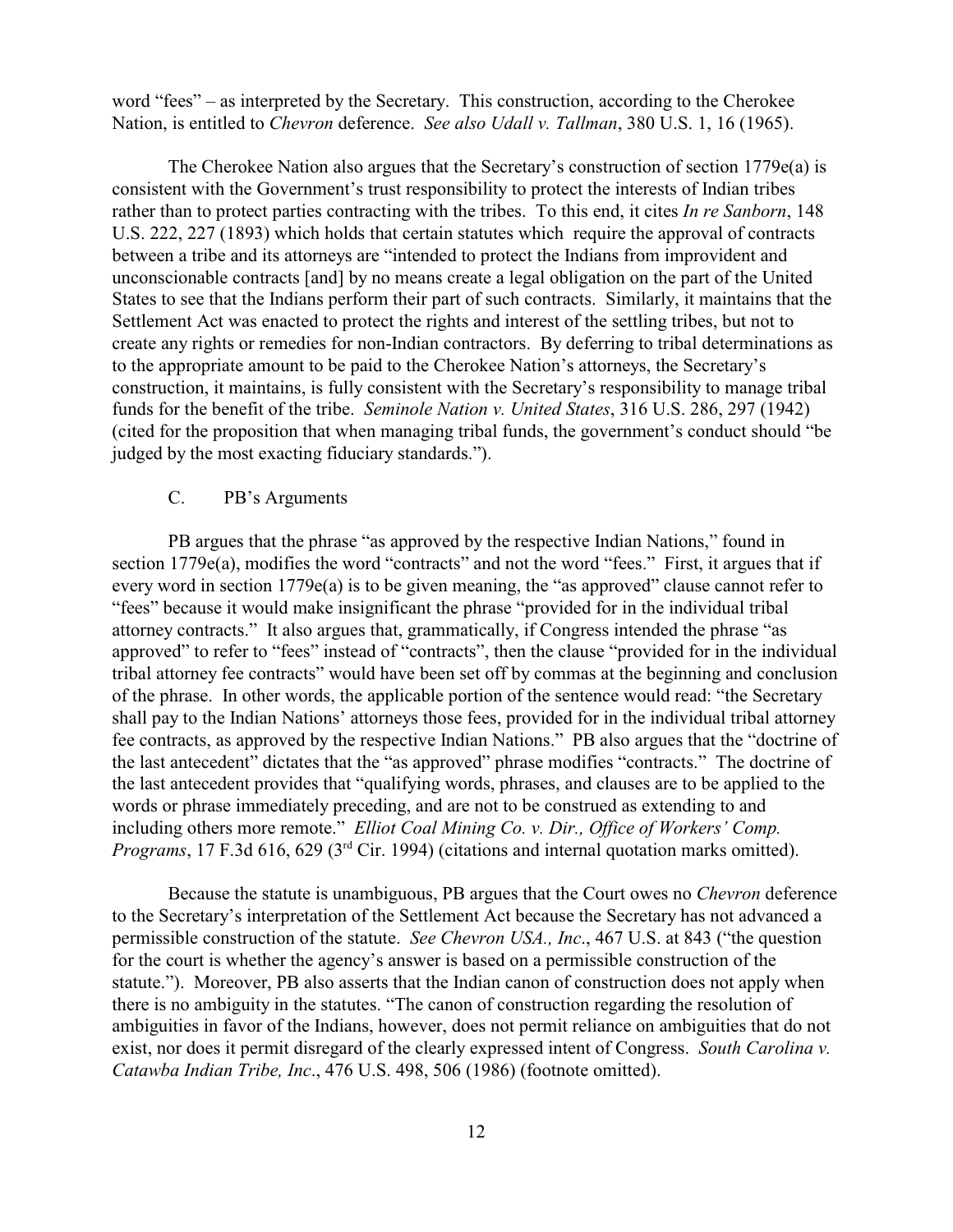Even if there is an ambiguity in the statute, so PB argues, the legislative history resolves any ambiguity in favor of PB's interpretation. PB points to the committee report of the House Committee on Resources on the operation of section 1779e, which states "This section authorizes the Secretary to pay the Nations' attorneys those sums owed them under the respective contracts, but imposes a cap of ten percent of the Nation's allocation of funds appropriated under [section 1779c]." H.R. Rep No. 107-632 at A-29. Because the legislative history states nothing as to any "approval" of attorneys' fees by the Indian Nations, so PB argues, the statute means that the "as approved" clause modifies "contracts" rather than "fees." Because the legislative history is clear, there can be no statutory presumption in favor of the Cherokee Nation. *See, e.g. Chickasaw Nation v. United States,* 534 U.S. 84, 91-93 (2001). Moreover, PB argues that this case is a dispute between the Government and a third party, and that the Indian canon of construction does not apply to such disputes.

#### D. Analysis

Although the Court determined that the Settlement Act is a money-mandating statute and requiring the payment of attorneys' fees, it left open the issue of whether the Secretary correctly construed the Settlement Act in paying only those fees "approved by the respective Indian Nations." To resolve that issue, the Court must interpret section 1779e(a). Statutory interpretation begins with the plain meaning of the language of the statute. "The starting point in any case involving construction of a statute is the language itself." *St. Paul Fire & Marine Insurance Co. v. Barry*, 438 U.S. 531, 5471 (1978). *See also Exxon Mobil Corp. v. Allapattah Servs., Inc.*, \_\_\_ U.S. 546 \_\_\_, 125 S.Ct. 2611, 2626, 162 L.Ed.2d 502 (2005) ("As we have repeatedly held, the authoritative statement is the statutory text, not the legislative history or any other extrinsic material."). The analytical framework by which the Court will interpret the statute is as follows:

In determining the scope of a statute, we look first to its language. If the statutory language is unambiguous, in the absence of "a clearly expressed legislative intent to the contrary, that language must ordinarily be regarded as conclusive." Of course, there is no errorless test for identifying or recognizing "plain" or "unambiguous" language. Also, authoritative administrative constructions should be given the deference to which they are entitled, absurd results are to be avoided and internal inconsistencies in the statute must be dealt with.

*Tex. State Comm'n for the Blind v. United States*, 796 F.2d 400, 406 (Fed. Cir. 1986) (internal citations omitted). When the language of the statute is not clear, canons of construction may be used to determine the plain meaning of the statute, if possible. Such canons of construction are not binding on the Court. Rather, they are interpretative aids and "guides that 'need not be conclusive.'" *Chickasaw Nation*, 534 U.S. at 94 (quoting *Circuit City Stores, Inc. v. Adams*, 532 U.S. 105 (2001)). If "the language is clear and fits the case, the plain meaning of the statute generally will be regarded as conclusive.*" Norfolk Dredging Co. v. United States*. 375 F.3d 1106, 1110 (Fed. Cir. 2004).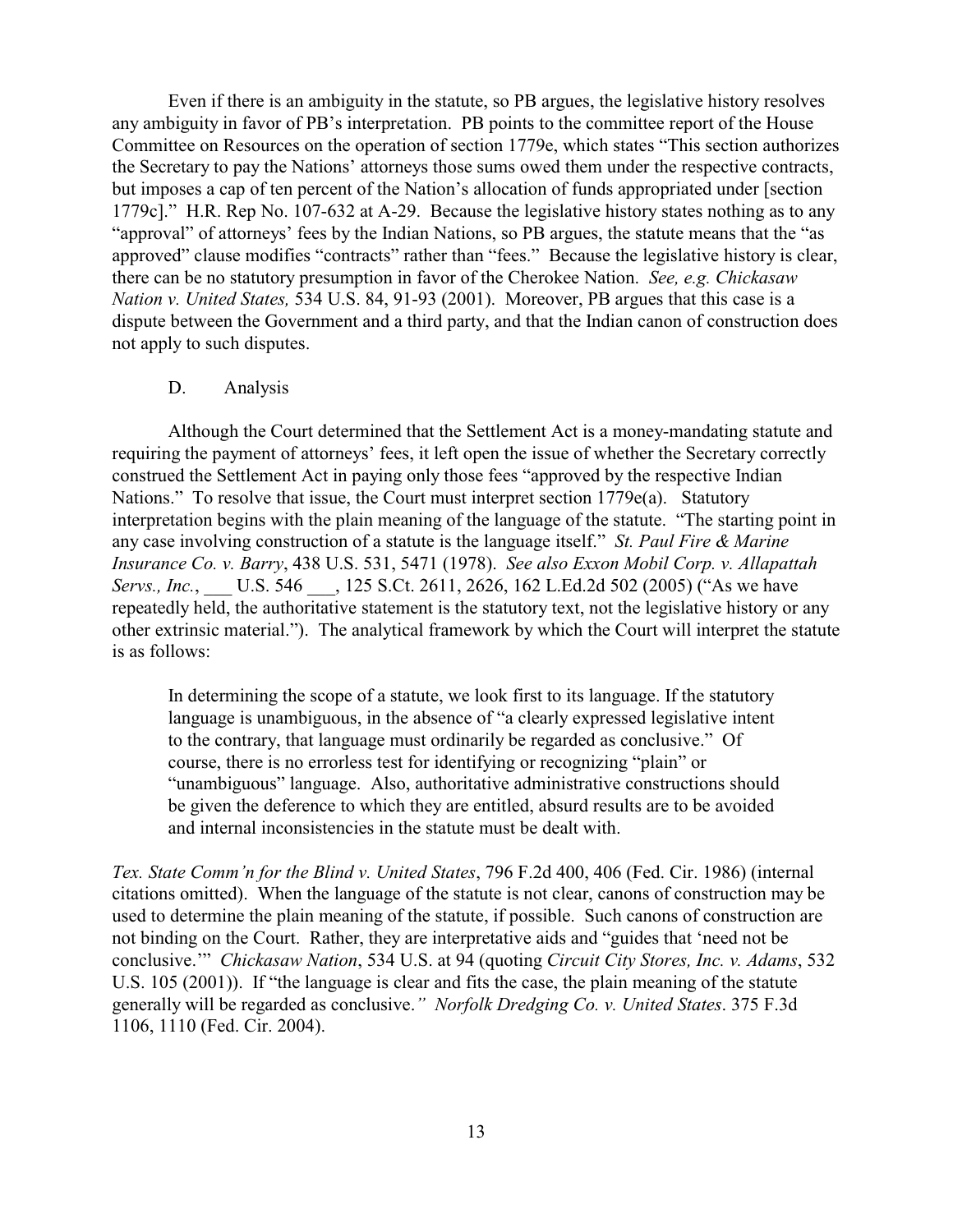However, the Court might not be able to determine the plain meaning of a statute because the language may be ambiguous. "Ambiguity in a statute. . . normally means two or more alternative readings, all having some claim to respect and none leading to absurd results." *Hart v. United States,* 218 Ct. Cl. 212, 219 (1978). Statutory language is also considered to be ambiguous if it is "capable of being understood by reasonably well-informed persons in either of two or more senses." *Wash. State Dept. Of Servs. for the Blind v. United States*, 58 Fed. Cl. 781, 792 (2003) (citing 2A Norman J. Singer, *Statutes and Statutory Construction* § 45:02 (6th ed.2000) at 14). In such cases, the Court may "resort to legislative history and other extrinsic aids." *Id.* Finally, "if the legislative history is equivocal and does [not] constitute a reliable indicator of the intentions of Congress, any remaining ambiguities should be resolved by resort to any applicable presumption." *AD Global Fund, LLC v. United States* 67 Fed. Cl. 657, 672 (2005).

Turning to section 1779e(a), it is not immediately apparent whether the phrase "as approved by the respective Indian Nations" modifies the noun "fees" or the noun "contracts." Therefore, the Court applies the cardinal principle of statutory construction that "a statute ought, upon the whole, be so construed that, if it can be prevented, no clause, sentence, or word, shall be superfluous, void, or insignificant." *Duncan*, 533 U.S. at 174. When this canon of construction is applied, it becomes clear that the phrase "as approved by the respective Indian Nations" cannot modify either "fees" or "contracts" without creating a surplusage. If the "as approved" phrase modifies the word "contracts," then it is purely redundant insofar as any valid contract entered into by the Indian Nation is "approved." The phrase adds absolutely nothing to the statute if Plaintiff's interpretation is correct. A "cardinal rule of statutory interpretation [is] that no provision should be construed as entirely redundant." *Kungys v. United States*, 485 U.S. 759, 778 (1988). While PB argues that the "as approved" clause means that any attorney with an approved contract gets whatever the contract provided for, that phrase could easily be inconsistent with the ten percent statutory cap on attorneys' fees provided for in section 1779e(b). Similarly, Defendant's construction of the "as approved" clause as modifying "fees" also renders the phrase "provided for in the individual tribal attorney fee contracts" superfluous or insignificant.

PB argues that the "rule of the last antecedent" demands that the "as approved" clause must modify the word "contracts" insofar as the word "contract" is the last antecedent of the "as approved" phrase. The "rule of the last antecedent" is a canon of construction which means that a limiting phrase should ordinarily be read as modifying only the noun or phrase that immediately precedes it. *Jama v. Immigration & Customs Enforcement*, 543 U.S. 335, 342-43 (2005). The Court, however, does not believe that the rule of the last antecedent applies in this case. First, typically, the rule applies to statutes where there are two or more antecedents, followed by a qualifier in which it is unclear whether the qualifier applies only to the last item in the series or to all of the items. In this case, however, the issue is a choice between two possible antecedents in the alternative. But, even if the rule is potentially applicable in this scenario, the Court believes that it ought not to be applied here. The rule itself "is not inflexible and uniformly binding." 2A Norman J. Singer, *Statutes and Statutory Construction* § 47:33 (6<sup>th</sup>) ed.2000) at 372. The use of the last antecedent rule in this case does not make the "as approved" phrase any less superfluous than it is absent the application of the rule. Application of this rule,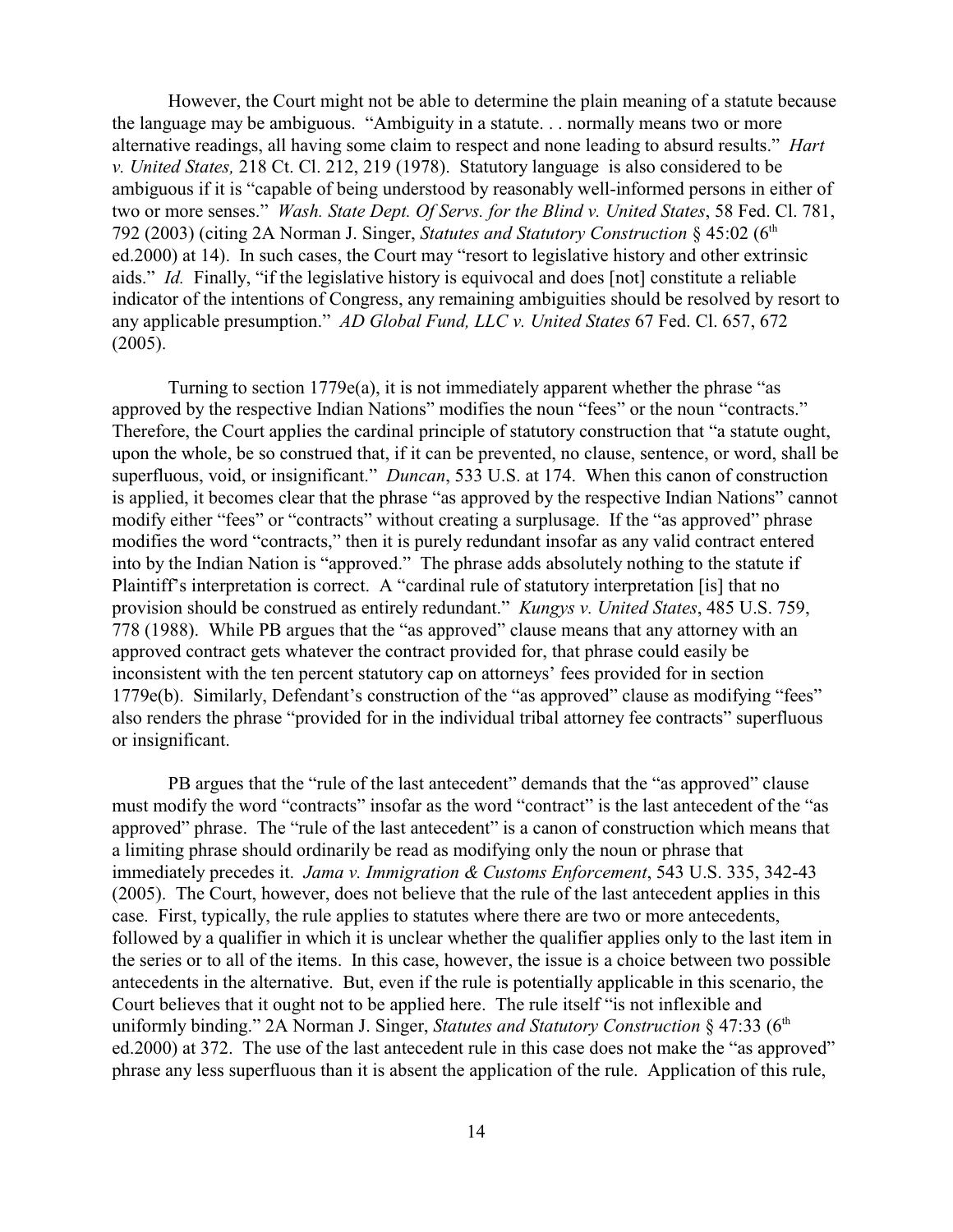therefore, would not resolve the interpretative problem. PB's further argument in favor of its construction based on the lack of commas setting off "provided for in the individual tribal attorney fee contracts" from the rest of the sentence, likewise fails because it, too, does not resolve the interpretative problem for either its or Defendant's construction. "[A] purported plain-meaning analysis based only on punctuation is necessarily incomplete and runs the risk of distorting a statute's true meaning." *U.S. Nat'l Bank of Or. v. Indep. Ins. Agents of Am., Inc.*, 508 U.S. 439, 454-55 (1993).

Since the plain meaning of the statute cannot be discerned by means of the standard canons of construction, the Court turns to the relevant legislative history of the Settlement Act to discern Congressional intent with respect to the "as approved" clause. PB points to a Committee Report of the House of Representative's Committee on Resources which states that section 1779e "authorizes the Secretary to pay the Nations' attorneys those sums owed them under their respective contracts, but imposes a cap of ten percent of the Nation's allocation of funds appropriate under [section 1779c]. H.R. Rep. No. 107-632, at 8. However, the legislative history itself neither gives any indication that Congress intended for the Secretary to pay attorneys whatever they claim to be their fees, no matter whether the Indians have approved the fee claim, nor provides any guidance as to the process by which the Secretary determines "those sums owed them." The one sentence simply states the common-sense notion that the Secretary is to pay attorneys fees subject to the payment cap. The legislative history is simply unhelpful in interpreting the statute. Thus, if the legislative history is "equivocal and does [not] constitute a reliable indicator of the intentions of Congress, any remaining ambiguities should be resolved by resort to any applicable presumption." *AD Global Fund*, *LLC*, 67 Fed. Cl. at 672. Because the statute is ambiguous, the Court now turns to the canon of interpreting ambiguous statutes in favor of Indian tribes.

As stated above, it is a well-established canon of interpretation for Indian legislation that ambiguities are construed to the benefit of Indian tribes. *Blackfeet Tribe of Indians*, 471 U.S. at 766 (statutes are "to be construed liberally in favor of the Indians, with ambiguous provisions interpreted to their benefit"). Applying this Indian canon of interpretation to the ambiguous section 1779e(a), the "as approved" clause must modify "fees" because only this construction enhances the Cherokee Nation's sovereignty by giving it the decision as to which attorneys are to be paid and how much they are to be paid. In contrast, if the "as approved" clause modified

 ${}^{6}$ It is not clear from the decisional history of this circuit whether the Court must look to legislative history prior to applying any presumption that would resolve an ambiguous statute. *See AD Global Fund, LLC*, 67 Fed. Cl. at 672. ("Although the court recognizes that other courts have employed presumptions as part of the plain-meaning analysis, the court deems that it is appropriate to use such a presumption after consulting the legislative history."). In the case of the so-called *Blackfeet* presumption in favor of the Indian tribes, analyzed *infra,* which is predicated upon Congressional intent in Indian legislation to benefit Indian tribe, there is a strong argument that resorting to legislative history prior to application of *Blackfeet* presumption is unnecessarily duplicative. The Court need not, however, resolve that issue here because, as explained below, the legislative history sheds no light on the ambiguity whatsoever.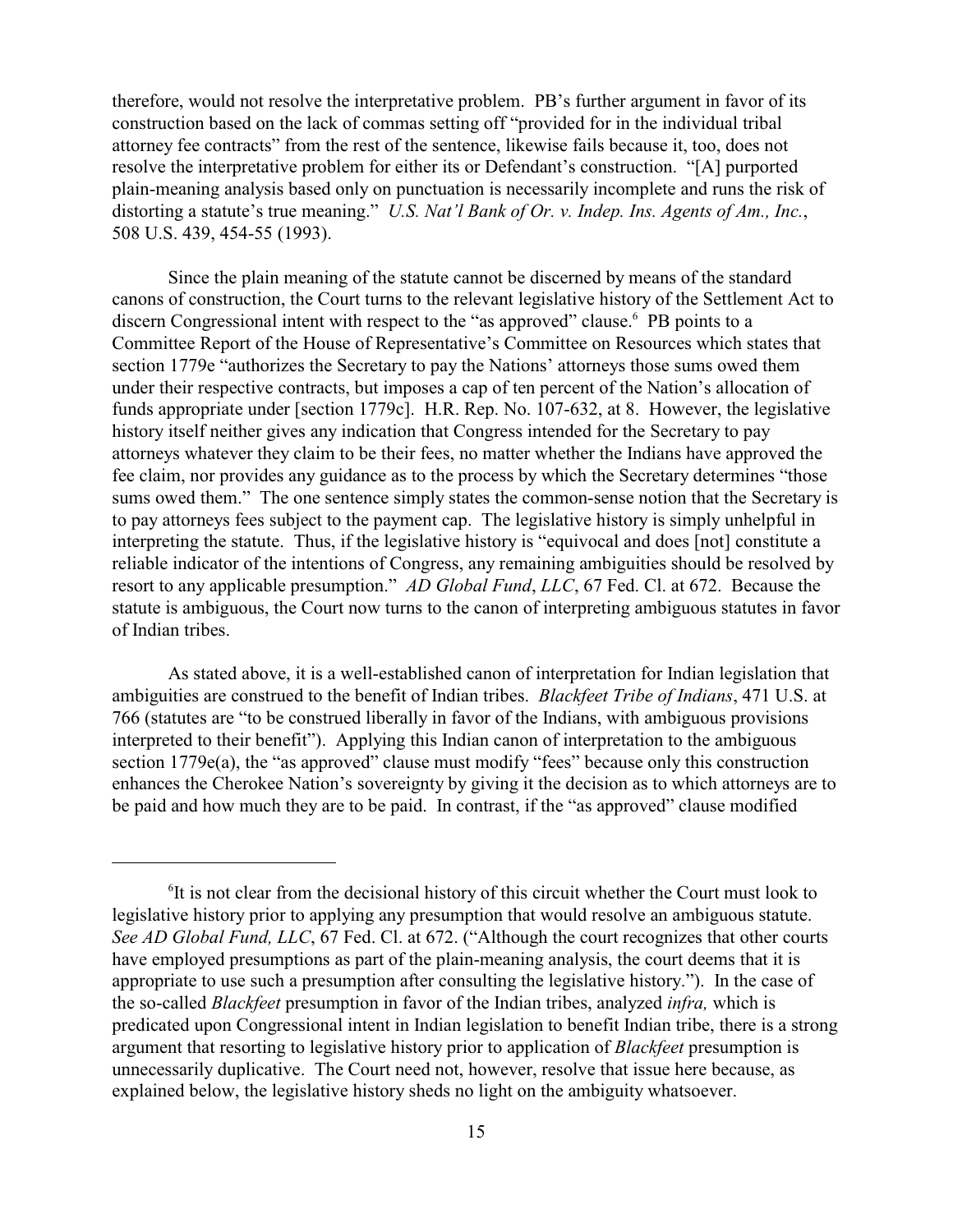"contracts," the statute would not respect the sovereignty of the Cherokee Nation to determine how it intended to pay the fees of its counsel.

PB, however, states that this Indian canon of construction cannot be used to contravene other interpretative guides or to create an ambiguity where none exists. *Red Lake Band v. United States*. 17 Cl. Ct. 362, 381 (1989) ("This rule [construing statutes to benefit Indians] does not permit a construction that contradicts express statutory language or legislative history, however.") While it is true that the Indian canon of construction cannot be used to contradict an unambiguous statute, the Court has found that the "as approved" clause is ambiguous. The presumption in favor of the Indians is appropriately used to resolve ambiguities. *Chickasaw*, 534 U.S. at 93-94; *Pueblo of Santa Ana v. United States*, 214 F.3d 1338, 1342 (Fed Cir. 2000).

Next, PB argues that, because the Indian canon of construction is "rooted in the unique trust relationship between the United States and the Indians," *Oneida County v. Oneida Indian Nation*, 470 U.S. 226, 247 (1985), the canon should not be applied by the Government to the detriment of a third party with whom the Government does not have a trust relationship. However, this argument is flawed because from the point of view of the Indian canon, it is immaterial whether an ambiguous statute is construed in a manner favorable or unfavorable towards a third party. It is also not the case that the Indian canon must be construed to the detriment of the Government. It is enough that the ambiguity occurs in a statute which Congress intended to benefit an Indian tribe.

The *Blackfeet* presumption simply requires that, when there is doubt as to the proper interpretation of an ambiguous provision in a federal statute enacted for the benefit of an Indian tribe, "the doubt [will] benefit the Tribe, for '[ambiguities in federal law have been construed generously in order to comport with... traditional notions of sovereignty and with the federal policy of encouraging tribal independence."

## Artichoke Joe's Cal. Grand Casino v. Norton, 353 F.3d 712, 729 (9<sup>th</sup> Cir. 2003) (internal citations omitted).

*Artichoke Joe's* itself is an example of a case where the Indian canon of construction was applied to the detriment of a third party. The plaintiffs were non-Indian private parties that sued the Secretary of Interior and various California state officials because they were prohibited from conducting certain gaming activities, while Indian tribes within California were permitted to do so. *Artichoke Joe's Cal. Grand Casino*, 353 F.3d at 714. At issue were the plaintiffs' and the Secretary's rival interpretations of a provision of the Indian Gaming Regulatory Act ("IGRA"). *Id.* at 714-18. The Ninth Circuit found that both proposed interpretations were plausible and deemed the disputed statute ambiguous. *Id.* at 722, 724. It then determined that the statute was enacted for the benefit of the Indians and that the *Blackfeet* presumption applied. *Id.* At 728. The Ninth Circuit then noted two possible exceptions to the *Blackfeet* presumption: *Chevron* deference to agency construction of a statute, and the canon of construction requiring the court to avoid constitutionally doubtful constructions of a statute. *Id.* at 730. Here, the Ninth Circuit noted that some circuits held that *Chevron* deference could "overcome the [*Blackfeet*]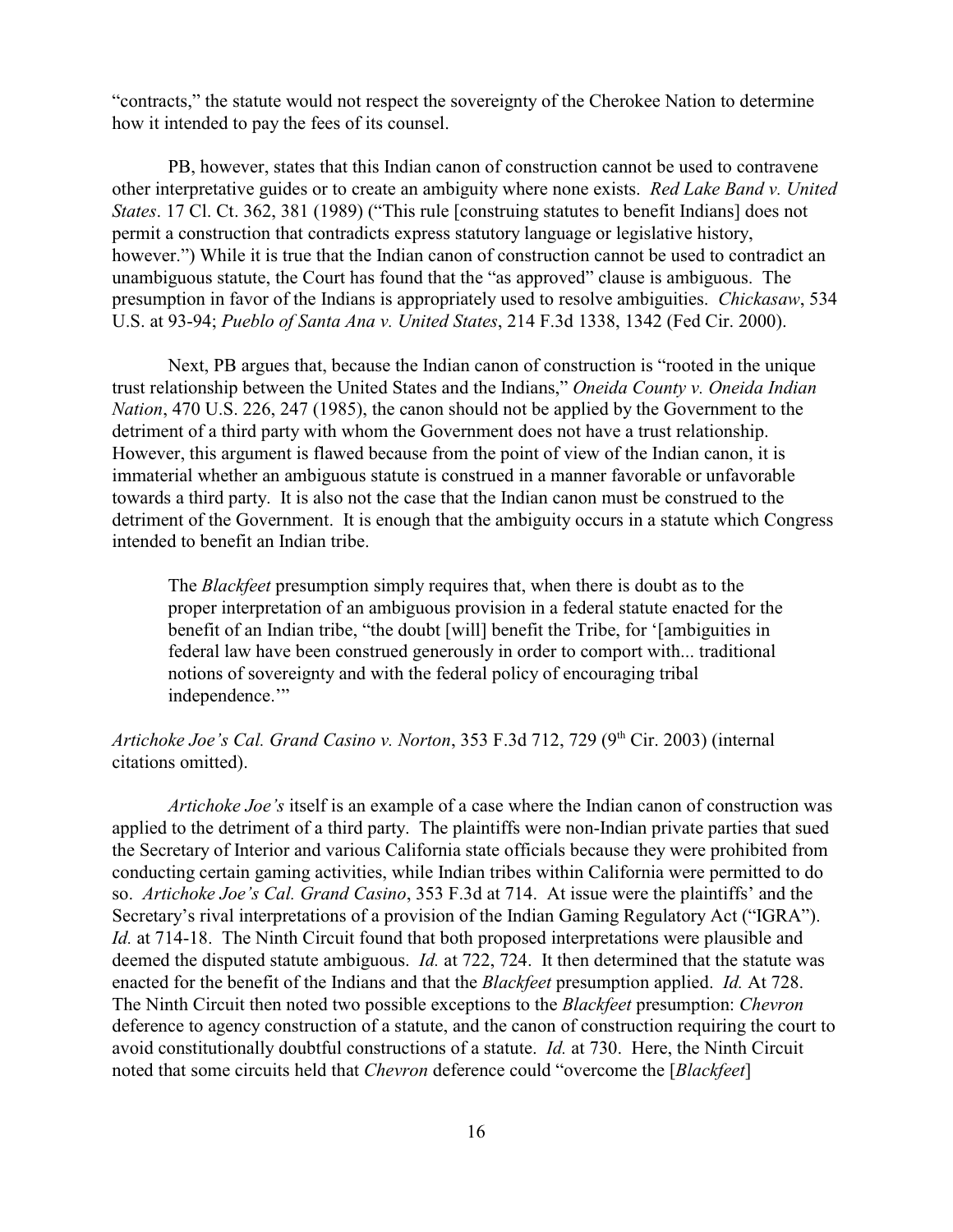presumption." *Id.* However, the Ninth Circuit assumed without deciding that the Secretary's determination was entitled to *Chevron* deference and noted that both the *Chevron* deference and the *Blackfeet* presumption pointed to the same interpretation, that is, an interpretation of the IGRA that permitted the Indian tribes to continue its gaming activities.<sup>7</sup> The second exception was not relevant to the case. Accordingly, the court applied the Indian canon of construction in favor of the Indians, despite the fact the Indian tribes were not parties to the case, and that the use of the presumption was detrimental to the interest of the non-Indian parties. *Id.* 

Similarly here, PB's complaint is predicated upon the Secretary's determination, which was designed to honor the sovereignty of the Cherokee Nation's management of its relationship with its attorneys. "I have determined that the Secretary is required to pay only those fees approved by tribal resolutions after the Settlement Act became effective and that the Settlement Act requires the Secretary to execute a purely ministerial act in carrying out the instructions of the Cherokee Nation as expressed in the post settlement resolutions of the Council. . . . . The Department respects the sovereignty of the Cherokee Nation and its right to manage its relationship with third party counsel." Compl. Exh. 3 at 2. The fact that the Secretary's finding is to the detriment of third-party counsel is irrelevant. Since the Secretary's interpretation of the ambiguous section 1779e(a) and payment of attorneys' fees in accordance with tribal resolutions gives full effect to the Cherokee Nation's sovereignty, its interpretation must prevail.8

In the present case *sub judice*, both the Cherokee Nation and Defendant have alleged <sup>7</sup> that the Secretary's interpretation of section 1779e(a) is entitled to *Chevron* deference. However, the Court is not convinced that her interpretation is owed deference under *Chevron* because *Chevron* deference is warranted "only when it appears that Congress delegated authority to the agency generally to make rules carrying the force of law." *Gonzales v. Oregon*, US . 126 S.Ct. 904, 914-915 (2006) (quotations omitted). There is no evidence that Congress delegated any authority to the Secretary to make any rules whatsoever in carrying out the Settlement Act, nor has the Secretary issued any such rules or undertaken any adjudicatory role in carrying out the duties imposed on it by the statute. While the Secretary certainly has vast expertise in interpreting Indian statutes generally, the Secretary interprets its role in paying attorneys' fees is a "purely ministerial act." Compl., Exh. 3 at 2. One court has held that the Secretary is due no deference when "merely authorized [by statute] to process and pay" claims. *Wagner Seed Co., Inc. v. Bush*, 946 F.2d 918, 921 (D.C. Cir. 1991). However, it is theoretically possible that the Secretary's determination is owed a lower level of deference; e.g., *Skidmore v. Swift & Co.*, 323 U.S. 134, 139-40 (1944), which held that an agency "with specialized experience and broader investigations and information" available based upon the "thoroughness evident in its consideration, the validity of its reasoning, its consistency with earlier and later pronouncements, and all those factors which give it power to persuade, if lacking power to control." As in *Artichoke Joe's*, however, both the Indian canon of construction and the Secretary's interpretation of the ambiguous statute point to the same result. Therefore, the Court need not determine whether the Secretary's interpretation of section 1779e(a) is owed no deference or a lower level of deference.

<sup>&</sup>lt;sup>8</sup>The Cherokee Nation argues that PB's fee claim suffers from a host of defects that preclude PB from stating a claim in this Court. However, because the Court finds that the